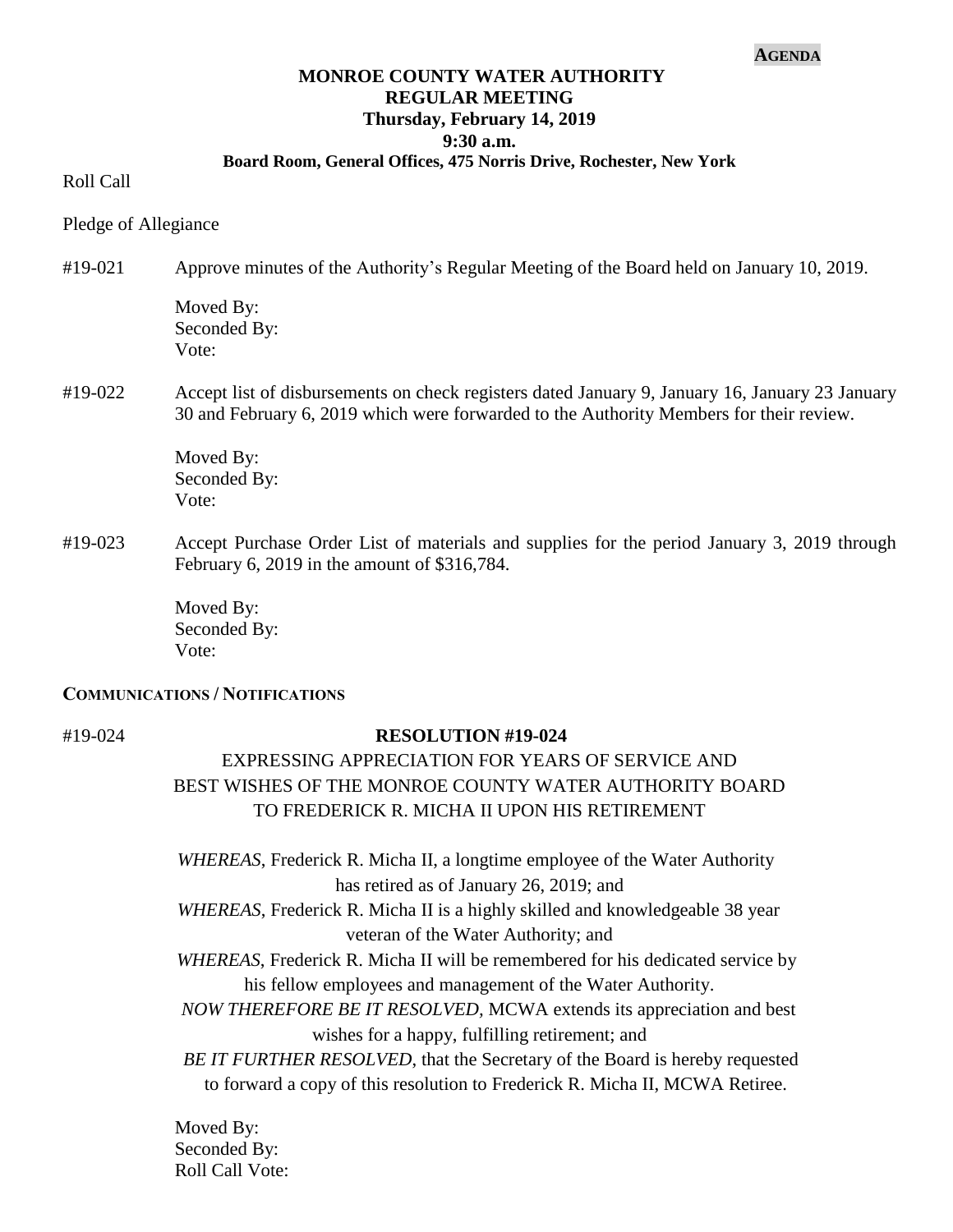# MONROE COUNTY WATER AUTHORITY REGULAR MEETING – February 14, 2019

### #19-025 **RESOLUTION #19-025**

# EXPRESSING APPRECIATION FOR YEARS OF SERVICE AND BEST WISHES OF THE MONROE COUNTY WATER AUTHORITY BOARD TO RICHARD N. EPISCOPO UPON HIS RETIREMENT

 *WHEREAS*, Richard N. Episcopo, a longtime employee of the Water Authority has retired as of January 30, 2019; and

 *WHEREAS*, Richard N. Episcopo is a highly skilled and knowledgeable 34 year veteran of the Water Authority; and

 *WHEREAS*, Richard N. Episcopo will be remembered for his dedicated service by his fellow employees and management of the Water Authority.

 *NOW THEREFORE BE IT RESOLVED,* MCWA extends its appreciation and best wishes for a happy, fulfilling retirement; and

 *BE IT FURTHER RESOLVED*, that the Secretary of the Board is hereby requested to forward a copy of this resolution to Richard N. Episcopo, MCWA Retiree.

Moved By: Seconded By: Roll Call Vote:

#19-026 Confirm the following personnel appointment pending approval and pursuant to the Rules and Regulations of the Monroe County Civil Service Commission:

> Appointment of **Michael DiGrazio to the title of Heavy Motor Equipment Operator**, effective March 4, 2019 at Salary Schedule 4, Group 6, Step 1.

Moved By: Seconded By: Roll Call Vote:

#19-027 Authorize the execution of **Professional Services Agreements** with the following firms for **Electrical Engineering Services**: Arcadis of New York, Inc.; Erdman, Anthony and Associates, Inc. and O'Brien & Gere Engineers, Inc.

> Moved By: Seconded By: Roll Call Vote:

#19-028 Authorize the execution of a **Professional Services Agreement** with iWorldProfessionals, LLC for **candidate recruitment and placement fees** in the amount of \$19,394 for a Senior Programmer Analyst to be named and appointed in March 2019.

> Moved By: Seconded By: Roll Call Vote: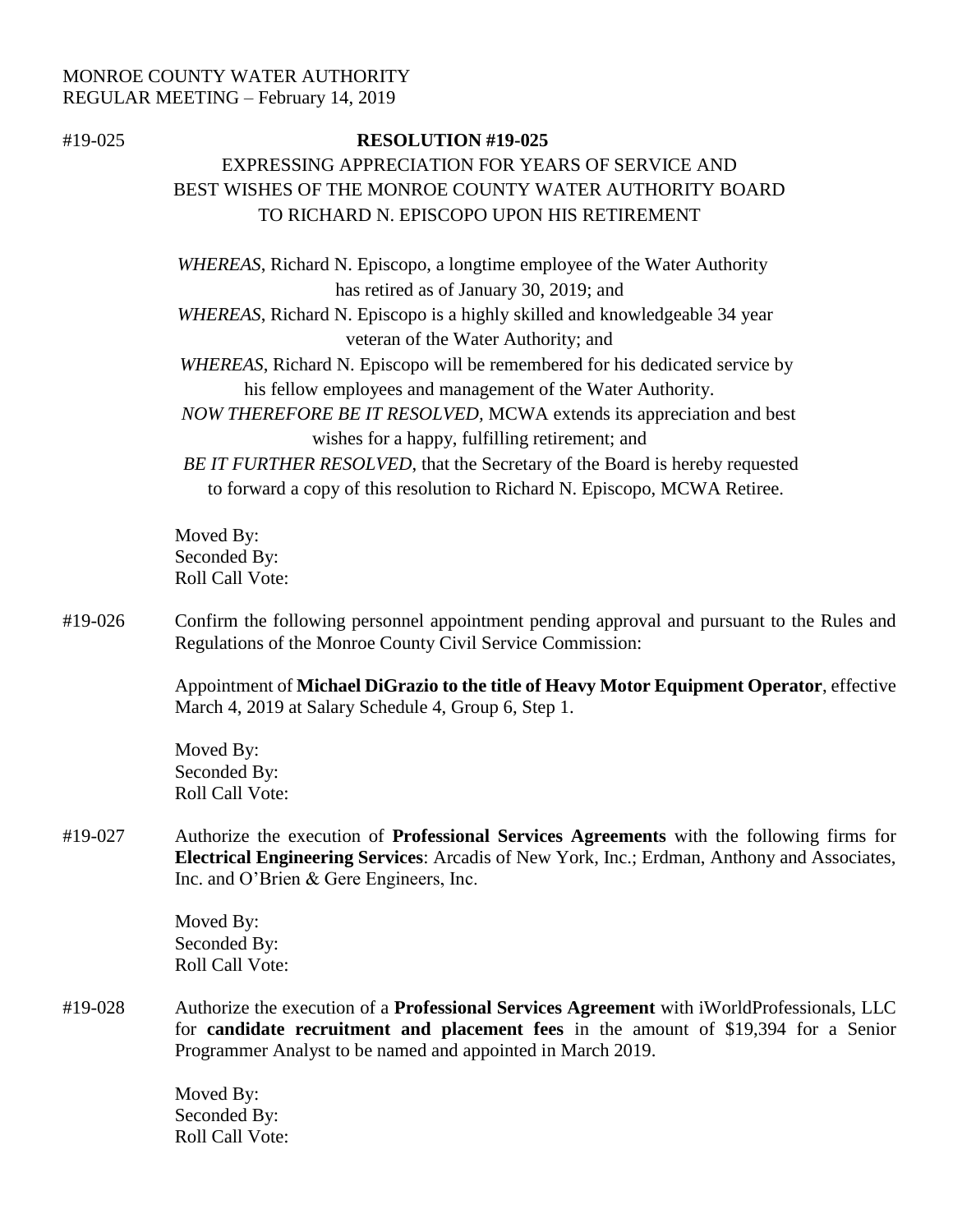## MONROE COUNTY WATER AUTHORITY REGULAR MEETING – February 14, 2019

#19-029 Authorize the award of a **unit price contract for Valve Boxes and Lids** to the low responsive, responsible bidder, **Blair Supply Corporation** in the estimated bid amount of \$39,186. This is a one-year unit price contract with the option to renew for up to four (4) additional one-year terms upon mutual consent of the Authority and the Contractor.

> Moved By: Seconded By: Roll Call Vote:

#19-030 Authorize the award of a unit price contract for the **2019 Pavement Replacement Contract – East Side** to the low responsive, responsible bidder, Central Roadways, Inc. for the bid amount of \$1,598,425. This Contract may be extended for four (4) subsequent one-year terms with mutual, written consent.

> Moved By: Seconded By: Roll Call Vote:

#19-031 Authorize the award of a unit price contract for the **2019 Pavement Replacement Contract – West Side** to the low responsive, responsible bidder, Central Roadways, Inc. for the bid amount of \$996,312.50. This Contract may be extended for four (4) subsequent one-year terms with mutual, written consent.

> Moved By: Seconded By: Roll Call Vote:

#19-032 Authorize the award of a unit price contract for the **2019 Service and Water Main contract** to the low responsive, responsible bidder, **Villager Construction, Inc.** in the bid amount of \$6,075,000 with the option to extend for two (2) one-year terms.

> Moved By: Seconded By: Roll Call Vote:

#19-033 Authorize the award of the **Fire Alarm Equipment unit price contract** to the low responsive, responsible bidder, West Fire, Inc. for the bid amount of \$65,087.25.

> Moved By: Seconded By: Roll Call Vote:

#19-034 Authorize the **purchase of two (2) new and unused 2019 John Deere 310SL Backhoe Loaders**, under NYS OGS Contract #PC67075, NJPA Contract #032515-JDC, Group #40625 (Heavy Equipment) Award #22792 – from John Deere Shared Services d/b/a John Deere Construction Retail Sales (delivery by authorized reseller, Five Star Equipment) at an approximate net cost of \$138,000 with trade-in of two (2) existing MCWA backhoes (Ser #00721 and Ser. #222989).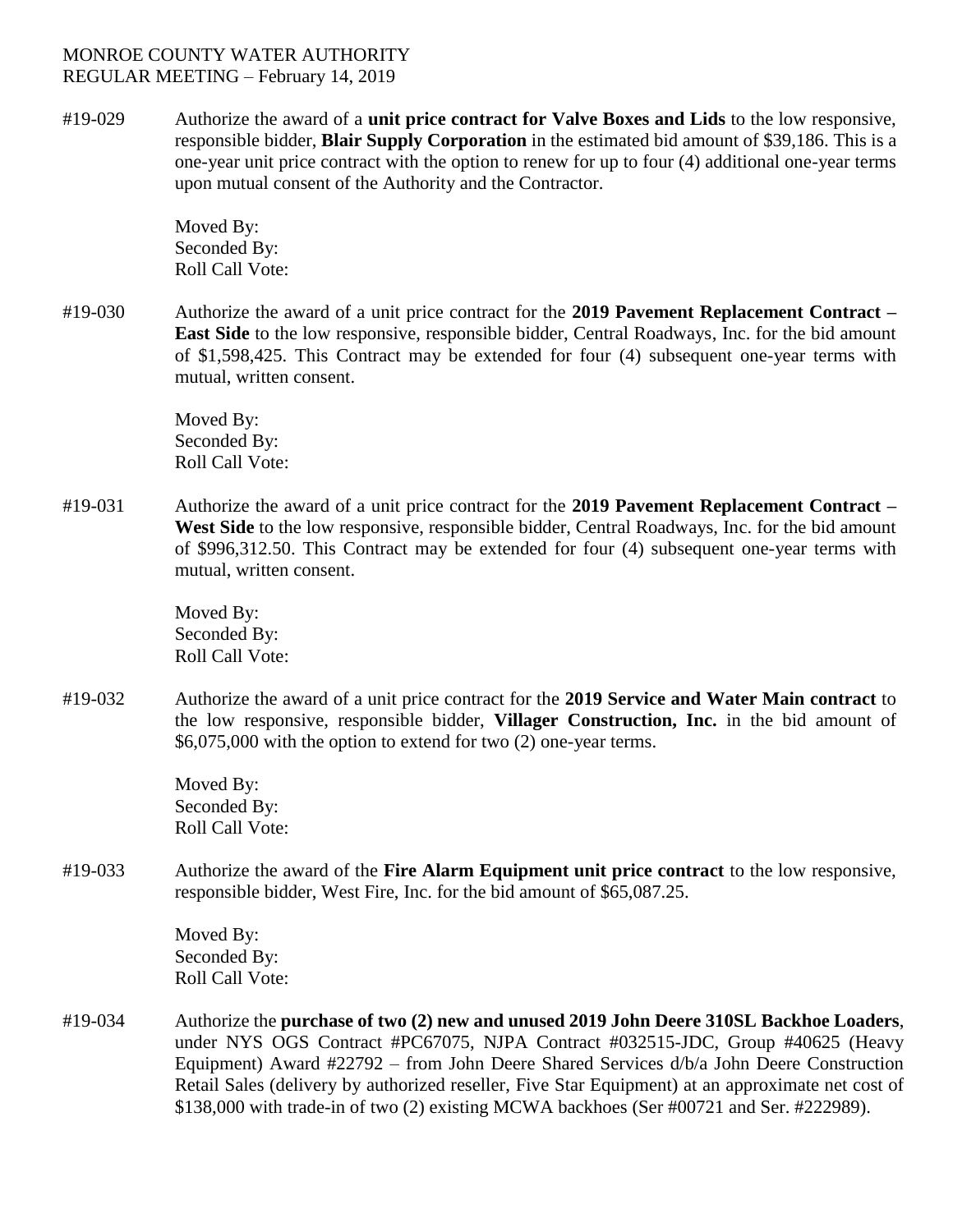Moved By: Seconded By: Roll Call Vote:

#19-035 Authorize the **purchase of one (1) new and unused Heavy Duty TK40LP Trail King Tag Trailer** under NYS OSG Contract #PC67422, NJPA Contract #052015-TKI, Group #40625 (Heavy Equipment) Award #PGB22792 at an approximate cost of \$23,400 through authorized reseller, Five Star Equipment.

> Moved By: Seconded By: Roll Call Vote:

#19-036 Authorize the award of a unit price contract for the **Concrete Repairs – Shoremont Water Treatment Plant (SWTP)** to the low, responsive, responsible bidder, Patterson-Stevens Inc., in the bid amount of \$52,425.

> Moved By: Seconded By: Roll Call Vote:

#19-037 Authorize the purchase of **Network equipment for the SCADA and Business Network** for 2019 from the NYS OGS Technology and Commodity contracts at a total estimated cost of \$100,000.

> Moved By: Seconded By: Roll Call Vote:

#19-038 Authorize the purchase of **various licenses** from Dell Marketing, LP under NYS Contract PS66134 at a total estimated cost of \$50,000.

> Moved By: Seconded By: Roll Call Vote:

#19-039 Authorization to **amend Resolution #18-133** (ref: 6/7/18) to **extend the contract period through April 30, 2019** for the purchase of Concrete Mixes Delivered (Delivered Concrete) utilizing Monroe County Contract No. 0414-18, #4700007455 (currently held by Cranesville Block Co., Inc.) for an estimated amount of \$40,000.

> Moved By: Seconded By: Roll Call Vote:

#19-040 The Members of the Authority expressly make the following determinations for all awards of Procurement Contracts made during this meeting: (i) the proposed awardee has been found to be responsible; (ii) the proposed awardee complied with the State Finance Law provisions regarding